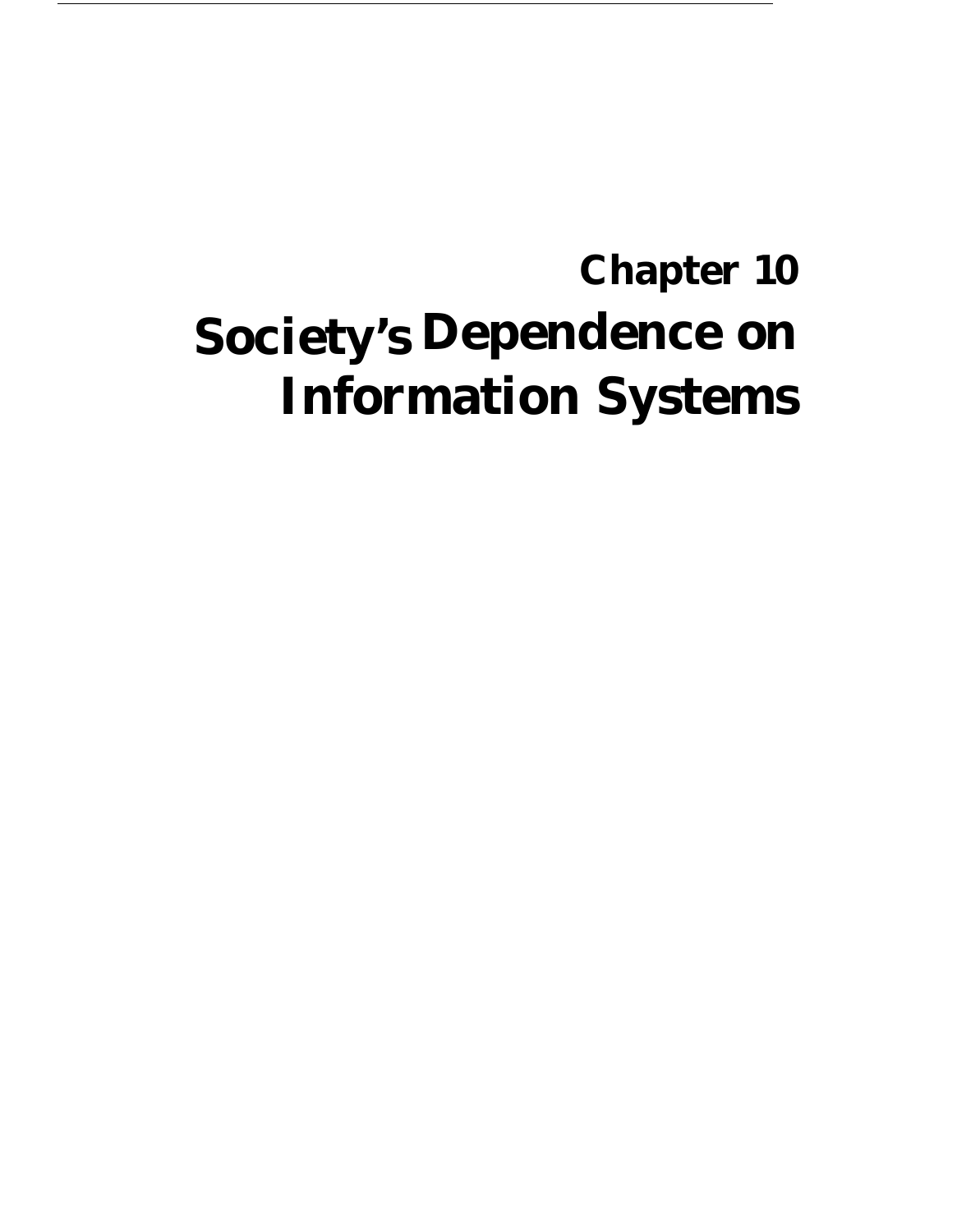## **Contents**

|  |  |  |  |  |  |  |  |  |  |  |  |  |  |  |  | Page |
|--|--|--|--|--|--|--|--|--|--|--|--|--|--|--|--|------|
|  |  |  |  |  |  |  |  |  |  |  |  |  |  |  |  |      |
|  |  |  |  |  |  |  |  |  |  |  |  |  |  |  |  |      |
|  |  |  |  |  |  |  |  |  |  |  |  |  |  |  |  |      |
|  |  |  |  |  |  |  |  |  |  |  |  |  |  |  |  |      |

 $\pmb{\delta}$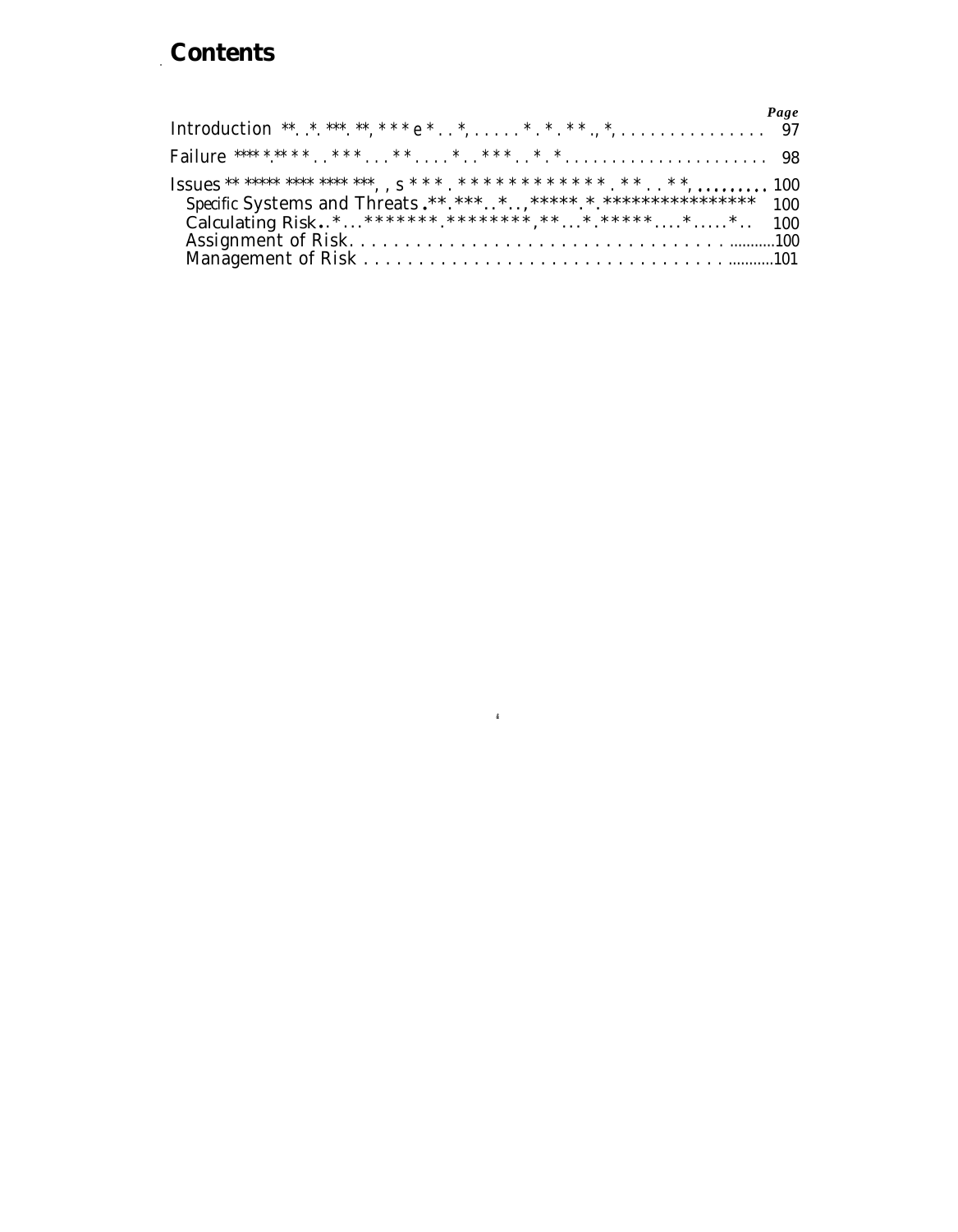## **Chapter 10 Society's Dependence on Information Systems**

## **Introduction**

The nature of risk is being changed by much of the new high technology on which modern society depends—jumbo commercial airlines, nuclear powerplants, oil supertankers, or large computer-based information systems. In general, because new technologies can be designed to operate more reliably than the ones replaced, the risk that any particular mechanism may fail has been reduced. However, should an accidental or deliberate disruption occur, its cost can be much larger, even catastrophic. Furthermore, when society becomes highly dependent on the reliable functioning of single integrated technological systems or small collections of such systems, the possibility of a "domino-like" collapse of several of the individual connected units could also be disastrous. The failure of the Northeast power grid in 1965, which blacked out much of that section of the United States including all of New York City, is an example. '

Integrated systems are often created by information technology. There has been a strong historical trend toward connecting components over communication lines to form complex distributed systems, while at the same time computers have become smaller and more dispersed. In OTA's examination of future technology (see ch. 13), it was concluded that this trend toward integration would continue, driven by the effort to make information systems more convenient and more efficient.

When examining technologies such as electronic funds transfer (EFT) systems, widely available electronic mail service (EMS), and other large extensively used information systems, the following should be taken into consideration.

- The ways in which public policy can help to allocate and balance the risks society may encounter from national information systems against the benefits it may receive, under conditions where failure rates appear to be relatively low but potential losses may be high should a failure occur.
- The ability of society to retain the option to end its dependence on a particular information system if it has unanticipated undesirable effects; in other words, to avoid the possibility of becoming "locked in" to the use of certain information systems once they are installed.
- The capability of providing alternatives to persons or institutions choosing not to accept perceived risks in a new information system.
- The ways in which technology can be utilized to reduce the risks, for example by introducing additional system redundancy (alternative paths between points in the system, distributed data bases, backup computers). The risks inherent in U.S. dependence on a nationwide, interconnected telephone system (which itself is rapidly being computerized) are mitigated to a degree by the large number of switching centers and parallel trunklines.

<sup>.—</sup> 'Rob Kling, "Value Conflicts and Social Choice in Electronic Funds Transfer Systems Developments, Communications *of the A ssocia tion for Computing Machinery, vol. 21* No. 8, August 1978, pp. 642-657.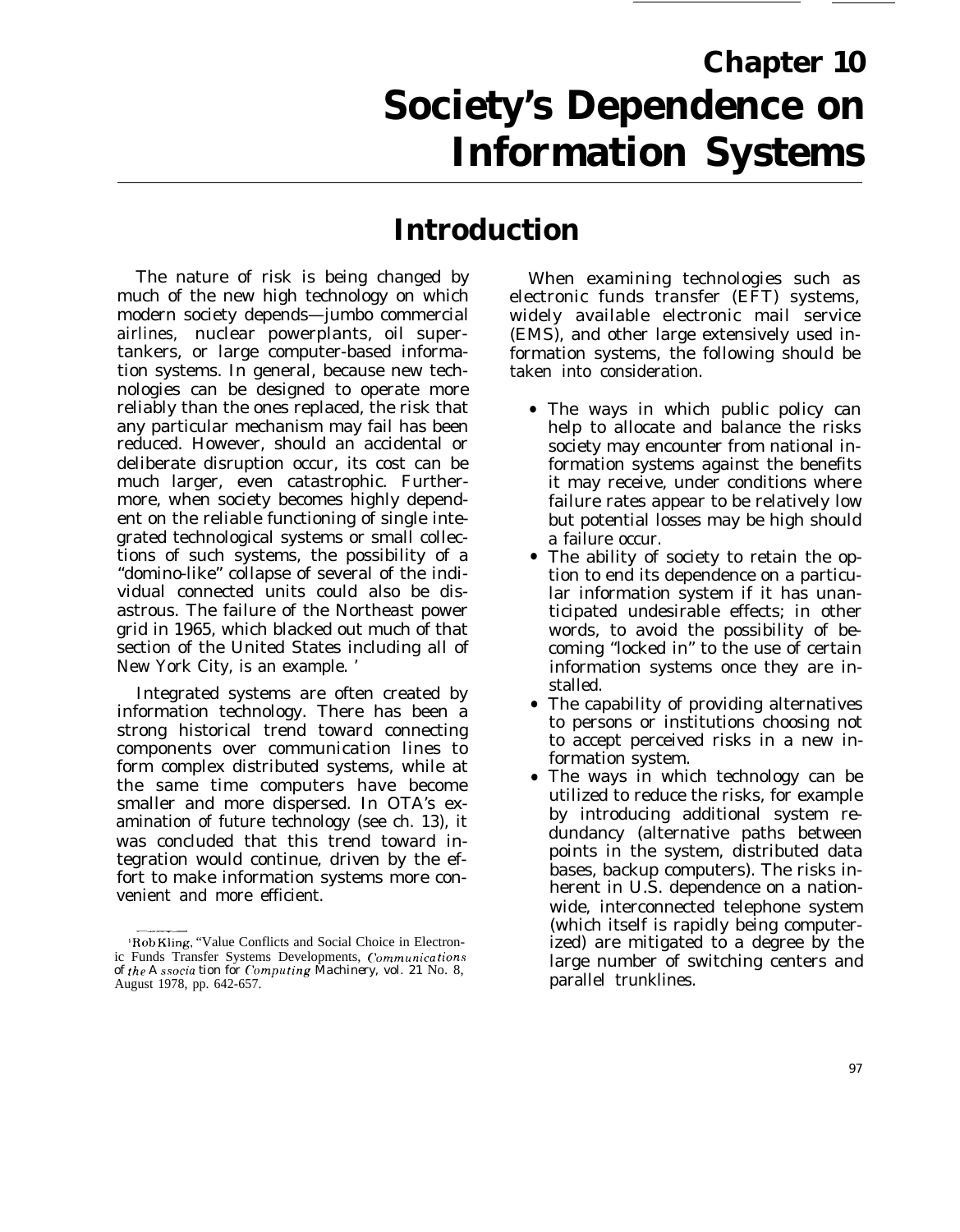## **Failure**

Large complex information systems contain millions of logical connections and are controlled by programs that themselves can be composed of millions of instructions. Consequently, it is difficult to calculate their reliability and to predict the failure rate of any particular part of the system, as well as the effect of a failure on the operation of the entire system. A further complication is that when a major failure does occur, it is often caused by a rare combination of multiple breakdowns of components. It is currently not possible to incorporate all of these probabilities into a single characterization of system reliability.

This failure problem is illustrated by a recent breakdown of the ARPANET, a nationwide packet switched network intended to be and normally regarded as highly reliable.

- The network's builders recognized that component failure is inevitable in any system and designed the network to be tolerant of such failures. The approach taken was to design the network's traffic control algorithms so as to isolate each failure to the processor or other system element in which the failure first occurred.
- The overall success of these algorithms and the software that embodies them is borne out by the rare occurrence of failure conditions that affect any significant portion of the network.
- But a recent failure did occur in the traffic control software itself–the very mechanism intended to minimize the spread of failure. Bad data in one processor was rapidly and systematically propagated throughout the network, bringing traffic to a standstill. Under normal conditions such propagation is necessary and desirable to allow the network to keep track of its current condition. Unfortunately, the propagation of false data, like poison, proved fatal. Thus, the network's primary shield

against failure proved to be its Achilles heel.

This example demonstrates how difficult it is to design large and complex systems which are also reliable. Nonetheless, in many situations a distributed system such as ARPANET may be much more reliable than a centralized system of the same size, because of the distributed system's potential for isolating and therefore surviving local failures without a total system breakdown.

Little data exist from which to calculate failure probabilities because of the newness of information technology and its low failure rate. In addition, each system is uniquely designed for its purpose; therefore very little useful experience has been accumulated that would be applicable to calculating the probability of the potential failure rate for large complex systems in general.

The problem of estimating risks under conditions characterized by an uncertain but very low probability of failure and by a very high potential cost of failure has stimulated a burst of new research in risk analysis. The National Science Foundation has initiated a program of research that should contribute to improving the ability to calculate more accurately risks for large systems over the long term.

In addition, attempts are being made to design so-called "robust" systems. These systems have very high reliability, can diagnose failure, and in some cases can even replace failed components by switching to alternative ones. The message-switching computers that are custom-designed for use in the telephone network employ some of these techniques to achieve very high reliability, as do on-board spacecraft computers where long-term reliability is crucial.

It is difficult to carry out risk analysis for integrated information systems for the following reasons: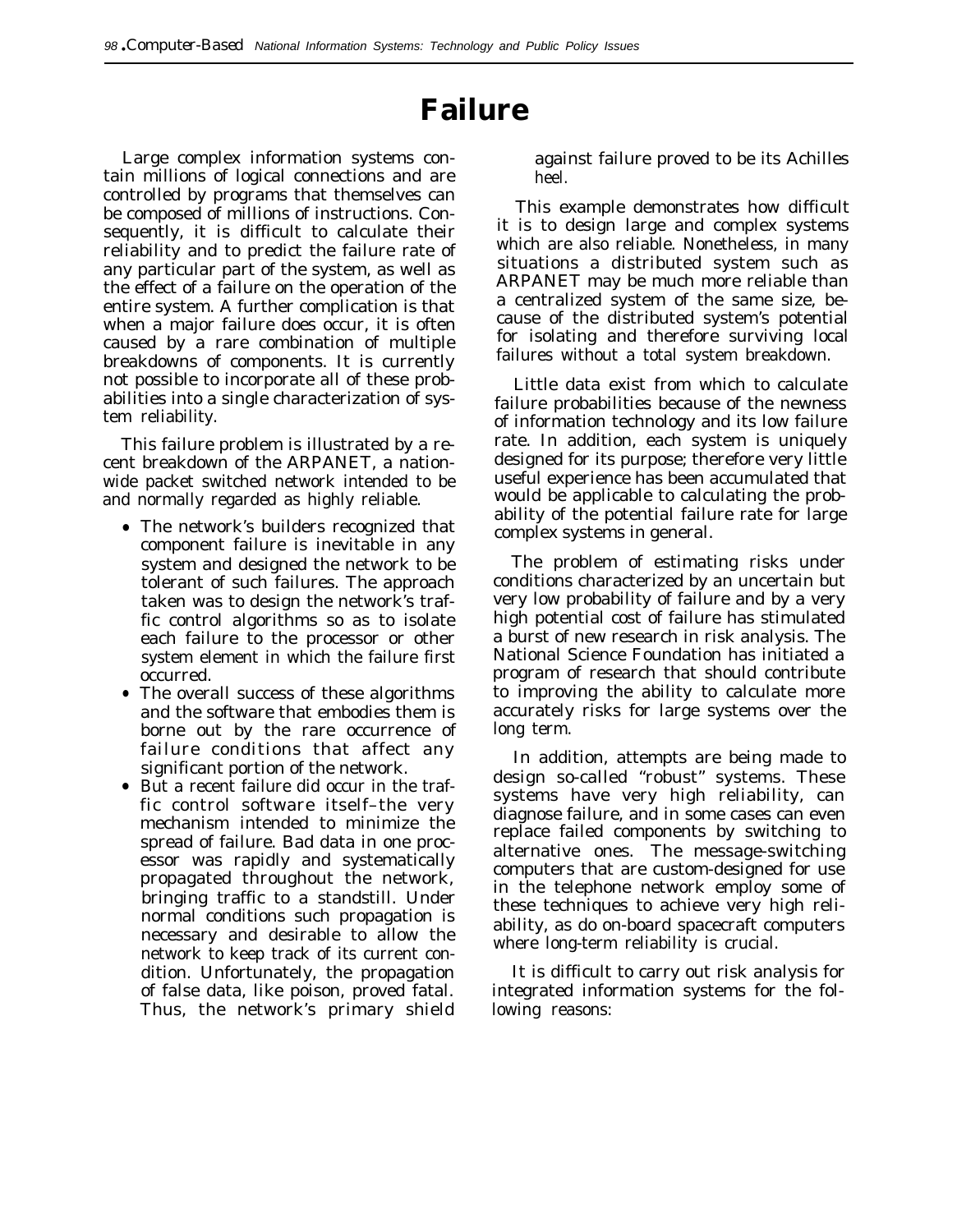- Their *complexity,* which makes some design errors inevitable but also makes accurate estimations of system reliability very difficult.
- The *speed of computers,* in which millions of transactions are processed every minute, makes human monitoring virtually impossible. Consequently, system failures can quickly drive the system to a worst-case collapse before any human intervention can take place. This criticism was made during the congressional debate on the antiballistic missile system. It was argued that a system malfunction could fire the missile before any human intervention could detect the error and cancel the action.

An automated national stock market or centralized check clearing system could also be subject to such catastrophes. Banks or brokerage houses could be ruined in a matter of minutes, long before it was discovered that the system had failed. The potential victims would be the owners of the failed system, individuals with accounts, correspondent organizations, and, were the failure to cascade through other institutions, even all of society.

- *Centralization of data* which occurs in many large information systems and is partly motivated by the higher security possible with a centralized system. Even if failure rates continue to be as low as predicted, this concentration would greatly increase the size of a potential loss should the very rare event occur.
- *Interconnection between systems* increases their vulnerability to failure by introducing another element, while at the same time providing a connecting path through which a failure at one node can spread to others, as was the case with the power blackout referred to earlier.

A large, nationally networked information system may provide more day-

to-day security by supplying instant backup to nodes that may fail. However, there may be also a greater risk that the entire system will go down in the event of an unlikely or unexpected combination of events.

● *Societal dependence* on the uninterrupted operation of large information systems will increase along with potential societal loss from their failure. The development of these systems is being motivated by the need for assistance in managing the increasingly complex activities of U.S. society and its organizations. These systems then become integral parts of the processes–central to their operation–rather than merely tools.

This evolution to dependency can be seen already in the reliance of safe public air transport on the continuous operation of the computerized air traffic control system. In the commercial sector, large stores and banks rely on the smooth uninterrupted operation of their centralized computer systems. Future EMS and EFT systems will likely create similar societal dependencies much larger in scale than current examples.

It is not hard to project into the 1980's and envision the potential damage that could be caused by the failure or misuse of such systems as they grow larger, more complex, and more centralized. Some of the risks may be *physical* as in the air traffic control example or with a computerized nuclear reactor safety system. Others may be in the form of *economic* losses, such as the failure of an automated check clearing system or a national automated securities market. Still other risks may be *social,* as would occur if the larger data systems such as the National Crime Information Center or an EFT payment system were misused by the Government or by private concerns to exert undue control over individuals.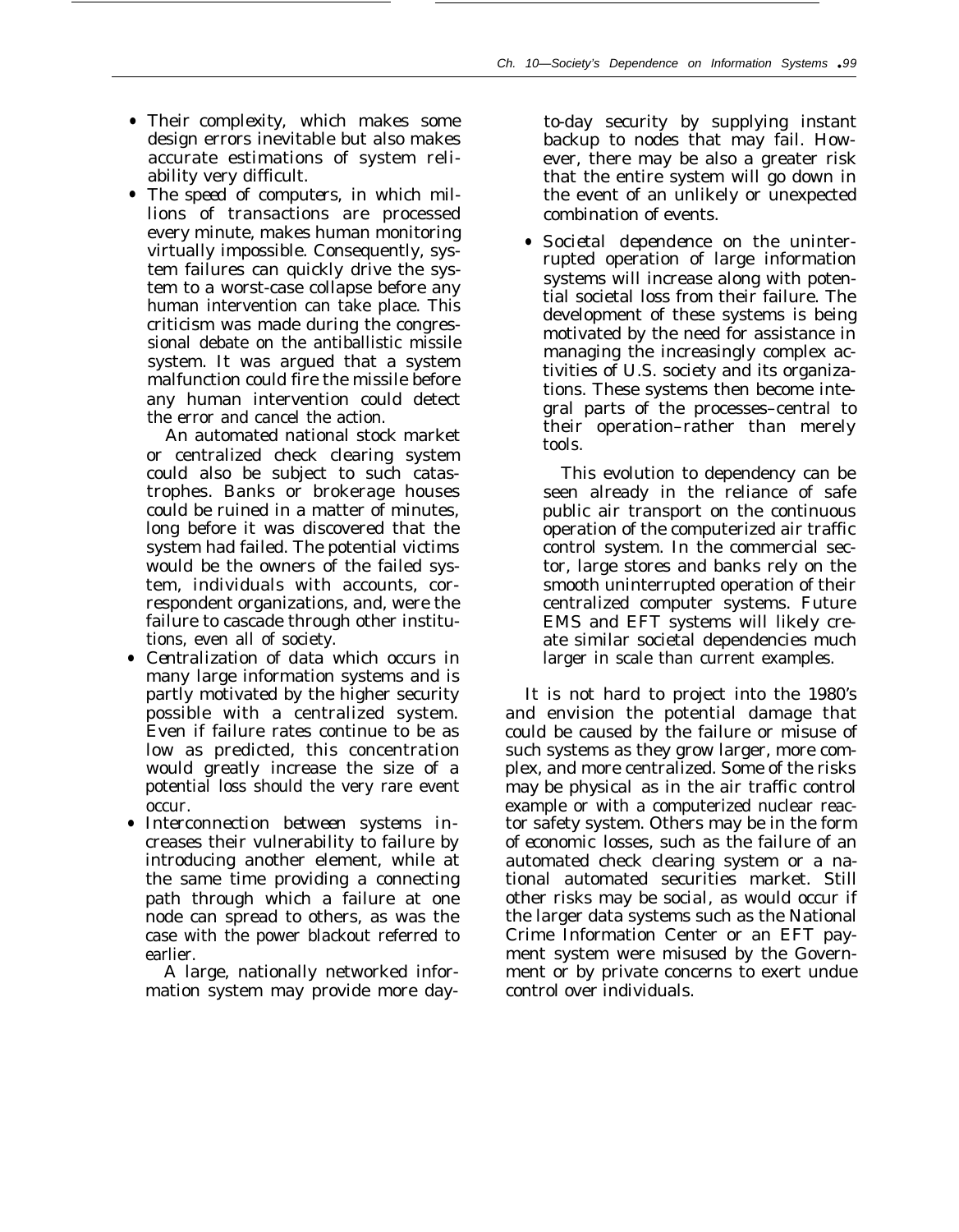### **Issues**

Underlying all of these concerns is the . realization that although the probability that any catastrophic event will occur may be low, the potential social cost of such an event can be extremely high—even a threat to national security. This problem of social vulnerability is crucial to many issues that Congress will be addressing relating to information systems.

#### Specific Systems and Threats

Congress is already confronting these larger social vulnerability issues in the context of particular information systems:

- The air traffic control system has reportedly failed several times, leading to pressures for a new improved system. Possible new systems are being assessed by OTA.<sup>2</sup> An important but difficult question is the degree to which any new system improves reliability.
- Press reports have suggested that the Defense Department's WWMCCS\* command and control system is unreliable, particularly when fully loaded under crisis conditions.<sup>3</sup>
- An article in the Washington Post suggests that the defense communication system is highly vulnerable, not only to full-scale nuclear attack, but to sabotage by terrorist groups.<sup>4</sup>

This last instance is the social vulnerability issue carried to the extreme, the vulnerability of a U.S. defense communications network to hostile attack. However, the line demarcating information systems that are vital to national security is difficult to draw,

for it may include major civilian domestic systems.

Ever since Soviet interception of U.S. domestic telecommunications was reported, the executive branch has been working toward securing civilian government communications. They have also been concerned with the national security threats to domestic private communications, but the development of a policy has been slow and difficult due to the need to avoid substantial Federal intrusion into the private sector.<sup>5</sup>

Events over the next decade, such as a chilling of relations with foreign adversaries or an increase in domestic terrorism, would focus congressional attention on the vulnerability to attack of nonmilitary facilities such as EFT, EMS, or civilian government data systems.

#### Calculating Risk

Aside from the national security question, however, Congress will need to consider the societal risks inherent in new information systems. The concern about risk will lead Congress and other policymakers to search for more flexible information technologies to implement, whose failure will not be so devastating to society. Such systems, if they can be developed, may appear to be less efficient or to cost more in the short run, but would reduce the overall vulnerability of society to catastrophe.

#### Assignment of Risk

In deciding how to define an acceptable risk, the extent to which American society as a whole will or should accept responsibility for losses incurred due to massive failures of information systems must be taken into consideration.

<sup>&#</sup>x27;U.S. Congress, Office of Technology Assessment, *Assessment of the Airport and Air Traffic Control System,* in progress.

<sup>\*</sup>An acronym for the *World Wide Military Command and Control System.*

<sup>3</sup>William J. Broad, "Computers and the U.S. Military Don't Mix, " Science, vol. 207, Mar. 14, 1980, pp. 1183-1187.

<sup>&#</sup>x27;Joseph Albright, "The Message Gap in Our Crisis Network, " *Washington Post,* Oct. 19, 1980, pp. Cl, C4.

<sup>&#</sup>x27;G. Lipsound, *Private and Public Defenses Against Soviet* Interception of U.S. Telecommunication: Problems and Pol*icy Points* (Cambridge, Mass.: Harvard University Center for Information Policy Research, 1979).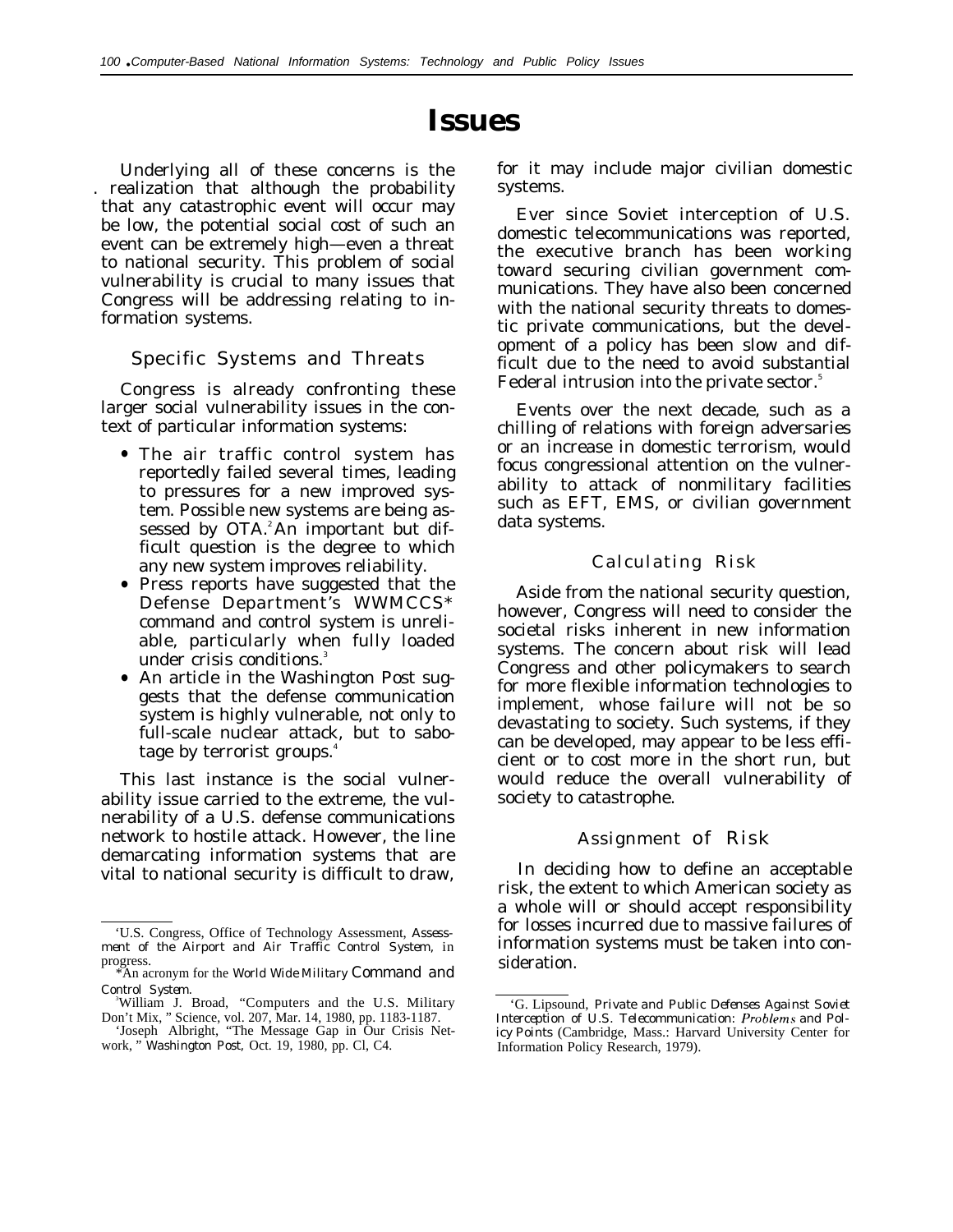In the case of EFT, for example, the question might be whether the Government should insure liability against a major system collapse beyond the level currently provided by the Federal Deposit Insurance Corporation. A national automated securities market would raise similar problems.

When such losses have an extremely low probability, the difficulties associated with assigning risk can be easily put aside. The implication is that the policy decisions will be made on an ad hoc basis only after a failure has occurred. However, the political climate immediately after a major technological failure may not be amenable to making policy that would be sound over the long term and applicable to new events.

#### Management of Risk

A case can be made that much current Government regulation represents an attempt to manage risk in order to reduce hazards from consumer products, from drugs, from the workplace, or from the natural environment.<sup>6</sup> If national information systems create significant social risks, and if Congress chooses to attempt to mitigate those risks, several possible mechanisms or mixes of mechanisms are available for consideration.

• *Regulation:* Direct management through laws and administrative rules is currently being questioned as an effective means to regulate risk. For example, direct regulation was rejected by the Privacy Commission as an approach to the privacy problem. However, in specific sectors where the industry is already federally regulated, such as banking or securities exchange, Government may choose to directly set policies for protecting information systems.

The Government is establishing standards for secure design of systems

used by Federal agencies. While these standards do not apply directly to the private sector, they could provide incentives for similar design, either by setting a favorable example or by establishing a minimum standard of practice that the courts might recognize in liability suits.

Alternatives to regulations may also be considered. Two that have been proposed are:

- 1. *Liability:* Liability law is the chief risk deterrent through the legal mechanisms available, e.g., lawsuits.
	- Liability case law is very slow to develop, depending as it does on an accumulation of court decisions and appeals.
	- The message sent to organizations through court decisions can be vague and difficult to interpret. Thus, an unnecessarily conservative approach may be inadvertently encouraged, and promising socially desirable technological innovations may be precluded.
	- The courts can find it difficult to deal with highly complex technical issues in the context of litigation.
	- Liability law varies from State to State, particularly in terms of the ways in which negligence and nonnegligence are defined. This creates a climate of uncertainty with respect to how the law will be applied.
- 2. *Insurance:* While secondary to liability law in importance, insurance is another method of controlling risk by spreading it over a large number of persons or organizations. Its cost is an incentive to the client to reduce risk. This is particularly true where there is a potential for catastrophic loss. In such cases, insurance companies generally require an extremely large deductible and/or impose limited liability ceilings. However, any attempt to turn to insurance as a mechanism to control risk must deal with the following Problems:

<sup>~</sup>Da~id okrent, "('omment on Societal ltisk, " Sricncc), vol. 208, Apr. 25, 1980, pp. 372-395.